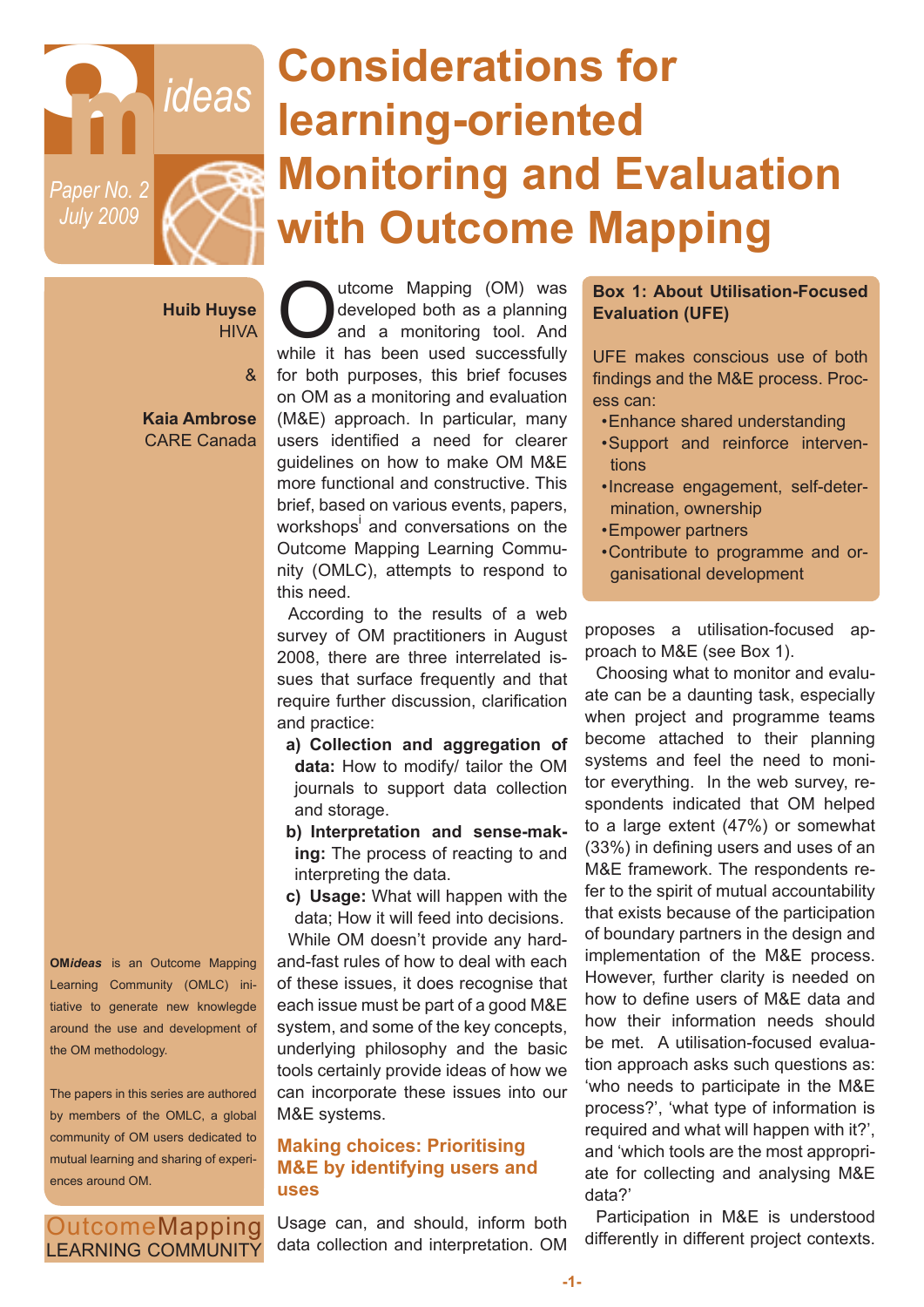| <b>Table 1: Participation in the M&amp;E process</b>    |                                                                                                                    |                 |                              |                           |                                       |
|---------------------------------------------------------|--------------------------------------------------------------------------------------------------------------------|-----------------|------------------------------|---------------------------|---------------------------------------|
|                                                         | <b>Participation in M&amp;E-process</b><br>(from $*$ = little participation; to $***$ = significant participation) |                 |                              |                           |                                       |
| <b>User</b>                                             | data<br>production                                                                                                 | data collection | data analysis &<br>reporting | sense-making/<br>learning | receiving<br>reports/ other<br>usesii |
| <b>Project team</b>                                     | $**$                                                                                                               | $***$           | $***$                        | ***                       | $***$                                 |
| <b>Funding agency</b>                                   |                                                                                                                    |                 |                              | $\star$<br>(midterm eval) | ***                                   |
| Boundary part-<br>ner 1 (e.g. farm-<br>ers groups)      | $***$                                                                                                              | $***$           | ***                          | ***                       | ***                                   |
| Boundary part-<br>ner 2 (e.g. local<br>municipalities)  | $\star$                                                                                                            | $\star$         | $***$                        | $***$                     | ***                                   |
| Boundary part-<br>ners of BP 1/<br><b>Beneficiaries</b> | $***$                                                                                                              |                 |                              | $***$                     | $***$                                 |

M&E activities when their exact role in the M&E process 2001), such as: is not made explicit. A possible way of visualising this is presented in Table 1 (the scale of participation is meant as an example for a particular project; participation will vary from project to project), which distinguishes between the various stages of the M&E process.

making around M&E systems. In the OM manual, OM used to prioritise M&E (see Table 2). A major challenge for people designing M&E systems is to answer the question: 'how much information do we need?', and thus separate the 'nice to know' from the 'need to know'. While variables such as timing, cost, capacity, complexity/ sophistication of collection and analysis tools, scale, donor requirements and participation can help prioritise M&E, gaining more insight

In addition, it is not easy for boundary partners or other users are encouraged to prioritise on the basis of the stakeholders to assess the workload of participating in potential uses for the monitoring data (Earl, S. et al.,

- •Improving performance by feeding learning into the management cycle;
- Helping the programme meet reporting requirements;
- •Supplying information for planned evaluations (external or internal);
- •Informing publicity documents and communication activities, or building up case-study materials;
- Learning about a particular (risky or new) boundary partner, strategy, or practice over time; or
- •Supporting the learning needs of boundary partners.

In her doctoral thesis, Guijt (2008) distinguishes beon what uses could be given to the information, and tween nine groups of possible learning purposes to who the users are, can further help strategic decision- which monitoring can contribute<sup>iii</sup>, which could also be

| <b>Possible learning purpose</b>                   | Guiding questions for M&E data collection and analysis             |  |  |
|----------------------------------------------------|--------------------------------------------------------------------|--|--|
| Adjust overall intervention strategy               | Are strategies leading to expected behavioural change?             |  |  |
|                                                    | Are those behavioural changes contributing towards the vision?     |  |  |
|                                                    | Are we working with the best BPs and clearest OCs?                 |  |  |
|                                                    | Does the vision still reflect the programme dream?                 |  |  |
| Improve implementation                             | Which strategies need to be implemented better and how?            |  |  |
|                                                    | Which BP has been most or least effective in achieving behavioural |  |  |
|                                                    | change?                                                            |  |  |
| Deepen understanding                               | What do we/ our BPs want to understand better?                     |  |  |
| Strengthen capacity                                | Are we doing everything we can to maintain and enhance our ca-     |  |  |
|                                                    | pacity to support our partners?                                    |  |  |
| Be financially accountable                         | Is the money being spent as we had agreed?                         |  |  |
| <b>Understand context</b>                          | How is the context changing and what implications does that have   |  |  |
|                                                    | for our work?                                                      |  |  |
| Source: Developed by Guijt, I. and N. Ortiz, 2009. |                                                                    |  |  |

#### **Table 2: Learning Purposes**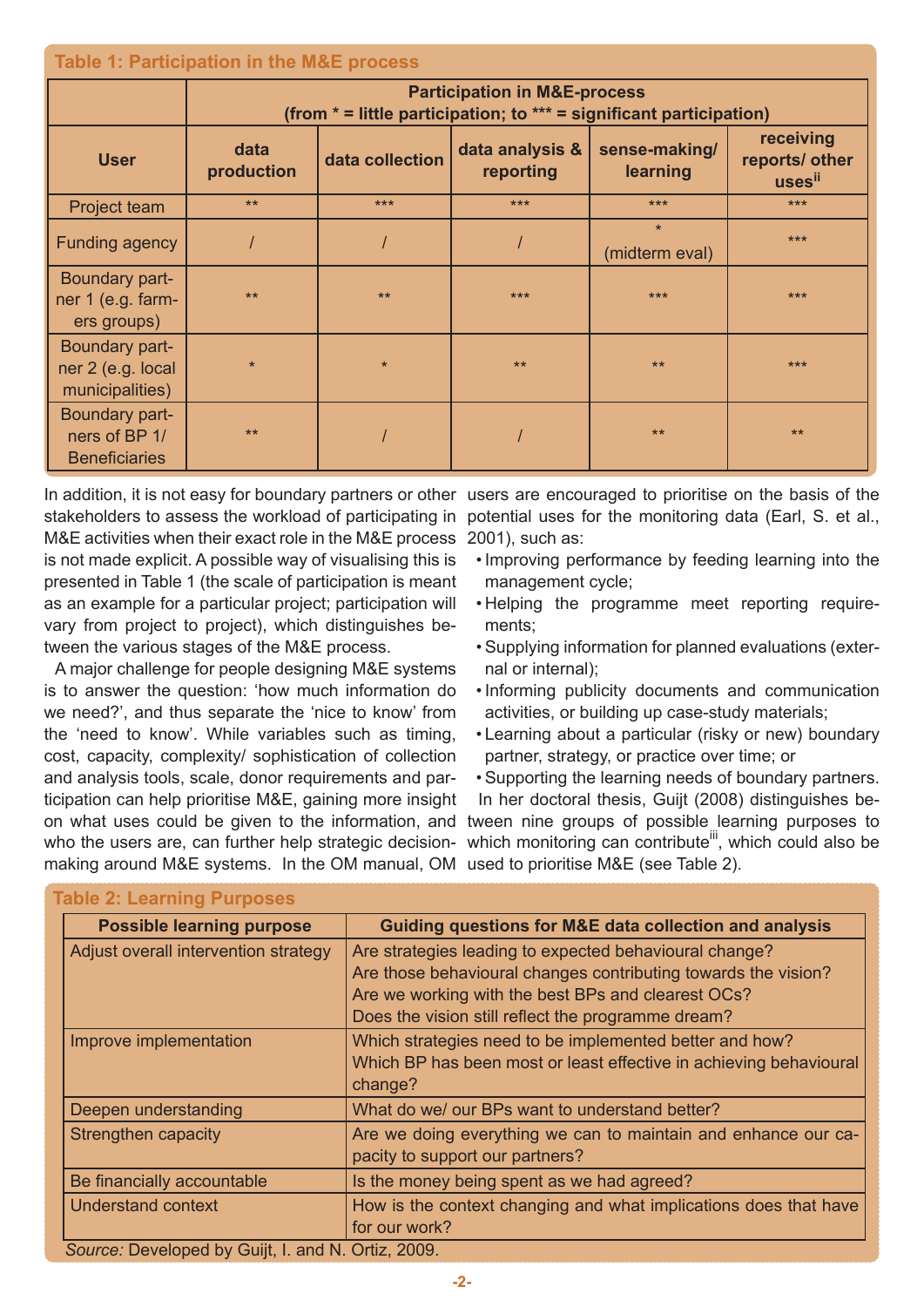| Table 3: Example matrix to plan information needs |                                                                                     |                                                                                                                               |                                                 |                                                      |                                                |                                                         |
|---------------------------------------------------|-------------------------------------------------------------------------------------|-------------------------------------------------------------------------------------------------------------------------------|-------------------------------------------------|------------------------------------------------------|------------------------------------------------|---------------------------------------------------------|
|                                                   |                                                                                     | Type of information needed:<br>(from * = not essential information need; to *** = essential information need for stakeholder) |                                                 |                                                      |                                                |                                                         |
| <b>Information</b><br><b>Needs</b>                | Project<br>management;<br>strategy                                                  | Progress to-<br>wards goals                                                                                                   | <b>Achievements</b>                             |                                                      |                                                | <b>Intervention</b><br>lessons                          |
| <b>Stakeholders</b>                               | monitoring                                                                          |                                                                                                                               | micro-level                                     | meso-level                                           | macro-level                                    |                                                         |
| Project team                                      | ***<br>(financial<br>monitoring,<br>output moni-<br>toring, strat-<br>egy journals) | $***$<br>(annual eval)                                                                                                        | $**$<br>(impact as-<br>sessment:<br>every 2 yr) | ***<br>(Outcome<br>journals: 2/yr)                   | $***$<br>(working<br>papers: re-<br>search)    | $***$<br>(annual eval<br>+ midterm<br>eval)             |
| Funding<br>agency                                 | (financial<br>monitoring<br>report)                                                 | $\star$                                                                                                                       | $**$<br>(impact as-<br>sessment:<br>every 2 yr) | $*$<br>(Compilation<br>of Outcome<br>journals: 1/yr) | ***<br>(working<br>papers: re-<br>search)      | $**$<br>(working<br>paper based<br>on mid term<br>eval) |
| <b>Boundary</b><br>partner 1                      |                                                                                     |                                                                                                                               |                                                 |                                                      | ***<br>(peer review<br>of Outcome<br>journals) |                                                         |
| <b>Boundary</b><br>partner <sub>2</sub>           |                                                                                     |                                                                                                                               |                                                 |                                                      |                                                |                                                         |
| <b>Beneficiaries</b>                              |                                                                                     |                                                                                                                               | $**$<br>(video stories:<br>every yr)            |                                                      |                                                |                                                         |
| General<br>public                                 |                                                                                     |                                                                                                                               | $**$<br>(video stories:<br>every yr)            |                                                      |                                                |                                                         |

ability). In order to satisfy multiple needs, the different did not agree with the statement 'the proposed M&E to main users, organisational spaces and the type of system with a light workload for the project team', in-In the Belgian NGO Vredeseilanden, the M&E system of their OM-based programme has been organised around three main purposes: planning (short-term and strategic planning), learning (programme improvement, organisational learning/knowledge creation and enhanced understanding/negotiation with partners) and accountability (programmatic and financial accountpurposes of the M&E data to be collected are linked information needed (Deprez, S., 2008).

priorities is through the development of a matrix that ate, it is not always possible or useful to monitor evetion needs, and the various communication strategies and resources it is prepared to spend on M&E.

that can be used to address them. Of course, this still needs to be unpacked to define the detailed monitoring activities, such as identifying the time period for which M&E processes and systems are being designed, as this will have practical implications on costs, time invested and actors involved.

A large majority of respondents from the web survey framework in the OM-manual generates a monitoring dicating a perception that OM-based M&E demands Another way of organising M&E activities and setting significant resources from the project team. To reiterincludes stakeholders and the type of information they rything about a programme or its partners. Therefore, might require (Table 3), grading the need for the infor- the number of boundary partners, types of strategy or mation on a scale. The columns of the matrix can be practices to be looked at should be limited. OM can be customised to reflect the types of information (evidence modified to consider an entire programme broadly, or of impact, learning experiences, etc.) a programme it can focus on a particular partner or strategy. It is up sees as most important or appropriate, and the corre- to the programme to determine its priorities (Earl, S. et sponding learning purposes that are being served (ac- al., 2001). While the users and the use of information countability, operational improvement, etc.). The matrix can help determine priorities, the programme must also allows the stakeholders to reflect about critical informa- consider (and be realistic about) the time, level of effort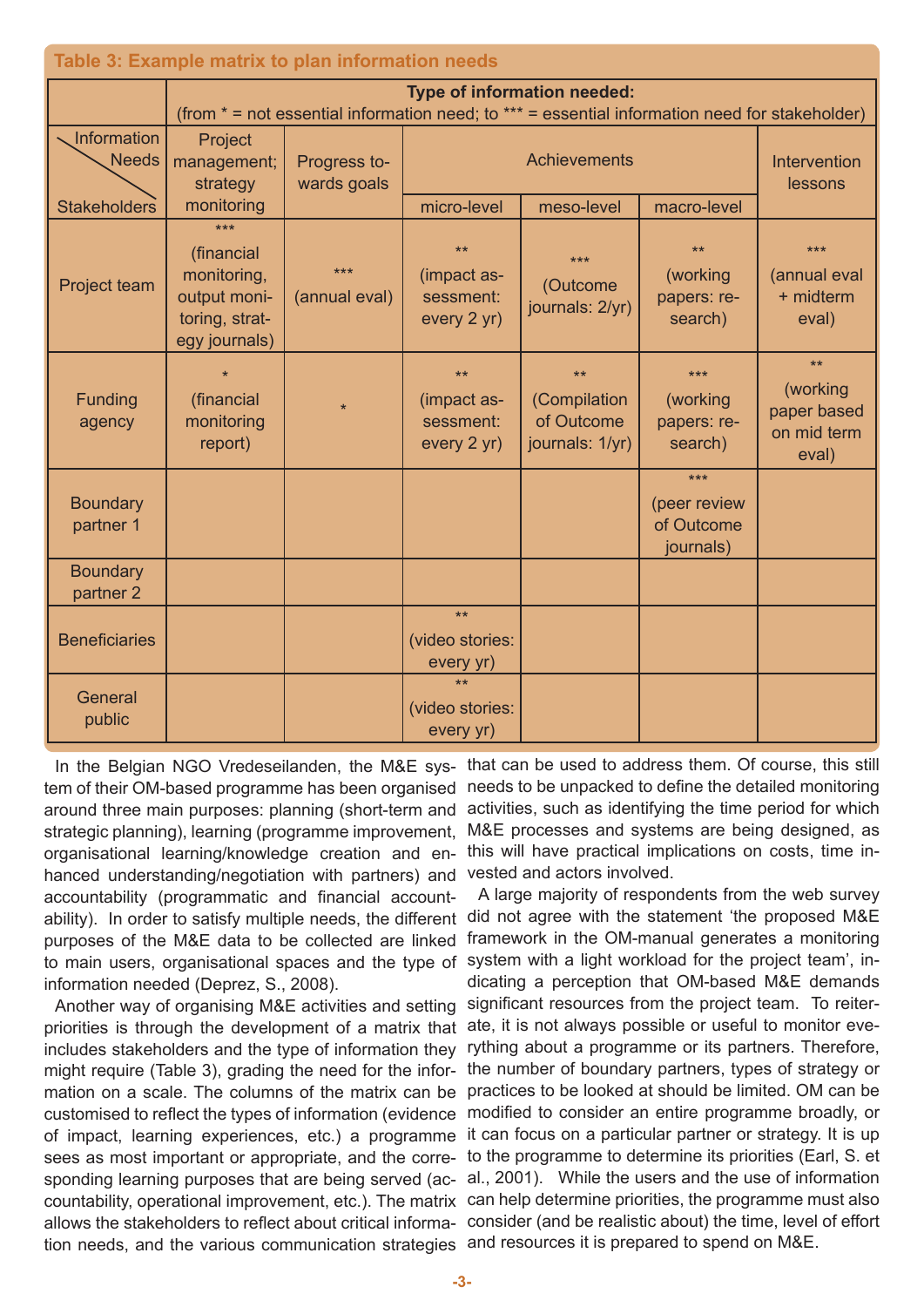## **Box 2: Considerations for choosing WHAT and HOW to monitor**

Choosing WHAT to monitor or evaluate:

- •Who will use it?
- •What will the information be used for?
- •When is it needed?

Choosing HOW to monitor

- •Which components will be monitored?
- •How and when will data be collected?
- •Who will collect it?
- •Who will analyse, collate and package data?
- •Where and when will be discussed and used?

## **Rhythms and Spaces: Formal and informal spaces and optimal timing for M&E**

Optimising the use of M&E data depends on how to increase capacity and opportunity for sense-making and interpretation so that M&E data is also fed into strategic and operational decision-making; "Outcome Mapping encourages the programme team to get together, either face-to-face or in an electronic meeting, to collect data and reflect on the program's work" (Earl, S. et al., 2001). Guijt (2008) stresses that formal and informal spaces for data collection, collation, analysis and sense-making are therefore important to consider. Different spaces could include stakeholder meetings, phone calls with partners, brainstorming sessions with colleagues, email discussions with peers, donor review meetings, team meetings, etc. One of the recurring findings of evaluations of M&E systems relates to the disconnect between M&E and project management and decision-making. OM encourages the closing of this circle by planning M&E activities in such a way that they will influence other project management activities.

When we look for such spaces and make them intentional, systematic and useful, M&E becomes an integral part of every day events and spaces; daily rituals and rhythms play important roles in M&E processes.

#### **Box 2: What do we mean by spaces and timing?**

- When do you interact and share information and make sense of what is happening?
- How often and when do these spaces occur?
- What are the moments and events that are key for data collection, sharing, debate, critical reflection, analysis and decision-making?
- What are the regular daily, weekly, monthly and annual activities that the organizations engages in? (that mark the tempo of its functioning?)
- Which space needs information from which other space?

*Source:* Adapted from Guijt, 2008.

*"Monitoring should not be considered in isolation from the other work that the programme is doing. Therefore, other reporting and information tracking and sharing activities already being used should be explored, so as to avoid duplication and to link the various monitoring tools to existing processes and practices." (Earl, S. et al., 2001)*

Some authors have argued that we should pay more attention to the spaces and the timing (rhythm) of the core organisational processes when we design our M&E activities. As Guijt (2008) explained in the online community discussion, "My problem with not looking at rhythms and spaces is that there is this generic body of 'desired information' that isn't attached explicitly to some kind of sense-making process in a specific sequence. This makes it less likely to be useful."

Learning for improved action versus doing M&E as a compliance or accountability exercise means different interactions and spaces for debates. Data is collected on what has occurred and the quality of what has occurred, but further questions help with the learning component – why did it happen like this? What does it mean for us? What will be our next steps? Rather than solely focusing on pieces of information (single indicators), the M&E system focuses on forums for analysis and communication to guide information for use.

*"In VVOB we have taken advantage of regular planning meetings as learning spaces. This was done by adding an extra session to those meetings to allow for reflection upon the monitoring data by various stakeholders. Specific people are responsible for preparing a brief presentation about the most remarkable observations from the monitoring period; these presentations provide a basis for dialogue about the monitoring data and recommendations or important lessons are written on flip chart and taken up in the planning meeting for the next cycle. This approach has enriched our learning and has helped us to increase participation in the M&E process." (*Jan Van Ongevalle, VVOB Zimbabwe*)*

## **Customising data collection and sense-making tools**

The OM manual does not, and cannot, provide the multitude of options for customising data collection and sense-making tools as this is based on a) the learning purposes and prioritisation of M&E data collection and interpretation (use and users), and b) rhythms and spaces. By defining these pieces, we have a better chance of designing the appropriate tools to guide data collection, collation and analysis. The journals that the OM manual does offer, however, are a good starting point (as described in Table 4) for tailoring tools.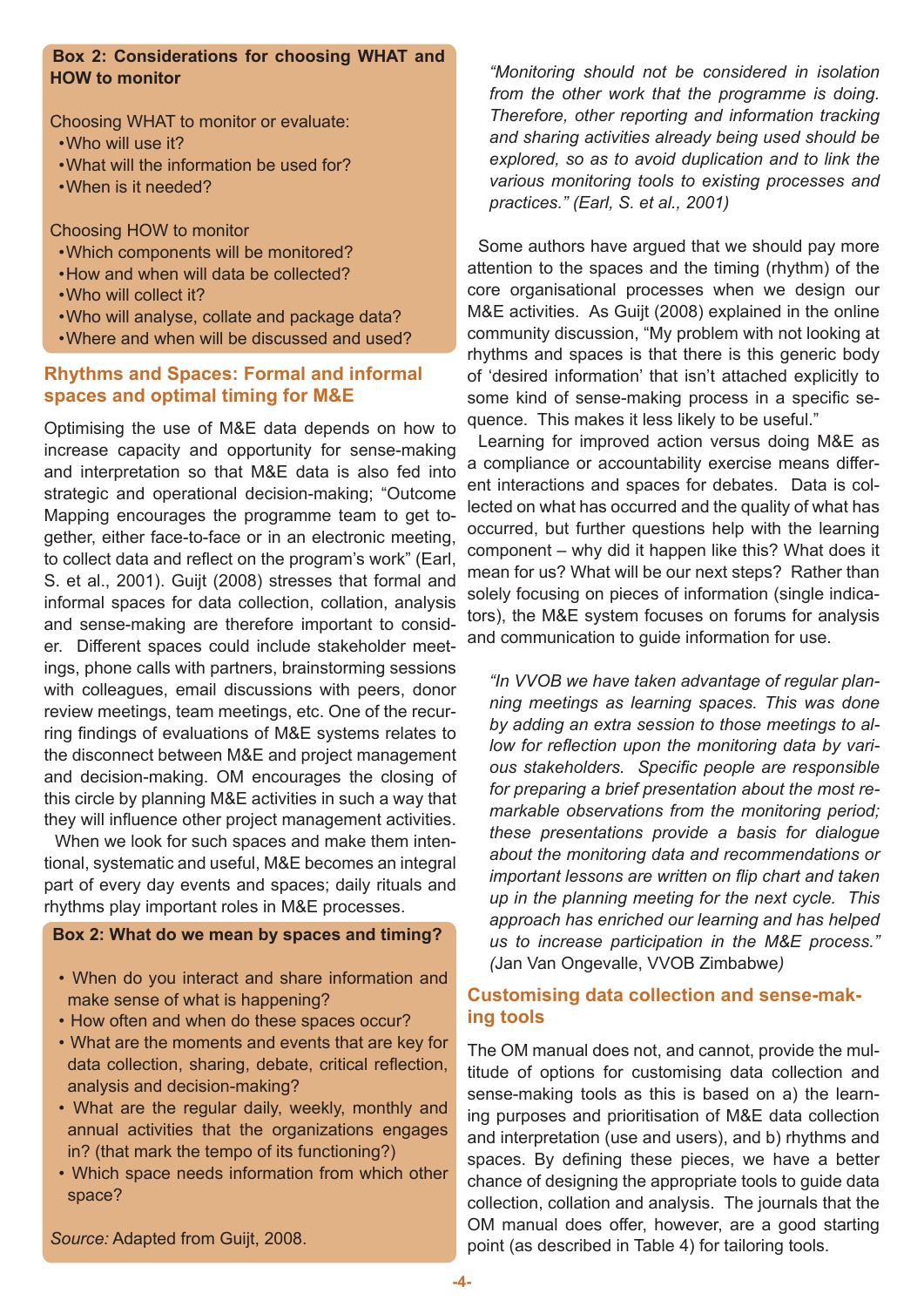| Table 4: Purposes and uses of each of the Outcome Mapping journals |                                                                                                                                                                                                                                                                                                        |                                                                                                                                                                              |                                                                                                                                                                                                                                           |  |
|--------------------------------------------------------------------|--------------------------------------------------------------------------------------------------------------------------------------------------------------------------------------------------------------------------------------------------------------------------------------------------------|------------------------------------------------------------------------------------------------------------------------------------------------------------------------------|-------------------------------------------------------------------------------------------------------------------------------------------------------------------------------------------------------------------------------------------|--|
| <b>Journal</b>                                                     | <b>Outcome journal</b>                                                                                                                                                                                                                                                                                 | <b>Strategy journal</b>                                                                                                                                                      | <b>Performance journal</b>                                                                                                                                                                                                                |  |
| Purpose<br>of journal                                              | <b>Chart BPs progress</b>                                                                                                                                                                                                                                                                              | Identify how project or programme<br>is contributing to change in BPs                                                                                                        | Reflect on how project/<br>programme is operating<br>as an organisational unit                                                                                                                                                            |  |
| Use of<br>journal                                                  | • Story of change<br>. Reasons for change (who and<br>what contributed)<br>• Unexpected changes<br>• Lessons                                                                                                                                                                                           | • Resources invested<br>• Activities and products<br><b>Effectiveness of activities and</b><br>products<br>• Lessons and recommendations<br>(strategies to eliminate or add) | • Actions used to opera-<br>tionalise practices<br>• Lessons                                                                                                                                                                              |  |
| <b>Examples</b><br><b>of</b><br>tailoring<br>the<br>journals       | •Developing field journals for<br>programme staff to record ob-<br>served changes in boundary<br>partners; then discussing these<br>changes in regular meetings.<br>. Using the progress markers<br>to develop questions for field<br>surveys, focus groups or inter-<br>views with boundary partners. | • Conversation guide for team<br>meetings.<br>. Electronic data sheets to be<br>filled out by staff on an ongo-<br>ing basis when changes are<br>observed.                   | • Team meeting to quali-<br>tatively describe most<br>significant examples<br>(either positive or neg-<br>ative) over the monitor-<br>ing period.<br>$\cdot$ Develop<br>quantitative<br>indicators for each or-<br>ganisational practice. |  |

While the journals presented in the OM manual are not data collection methods in themselves, they outline the type of information that could be collected and suggest a format for presenting that information. They do not prescribe how the data should be collected, but by suggesting the type of information to be collected, they can give clues for developing surveys, interviews, focus groups, among other methods. Responses from the web survey and conversations with projects that have used the journals with their own modifications are highlighted in the comments below:

*"I find the journals rather hard to explain and usually develop my own approach. I have at one time suggested light surveys using [knowledge attitude practice] and analyse these over time to find outcome changes." (Web Survey, 2008)*

*"Rather than use the journals with the boundary partners, what we did was bring all boundary partners together for face-to-face meetings every six months and ask them 'what has been the most significant change in natural resource management in your community/ municipality in the past 6 months'. Then we would ask them what led them to that change; we would then compare that pathway with the progress marker pathway, using the guiding questions in the outcome journal: what factors and actors contributed, what does this mean for actions in the future, etc." (example from Ceja Andina project)*

*"We assessed our organisational practices on a monthly basis as a project team, using the performance journal, and simple guiding questions (What did we do and what evidence do we have? What* 

| Table 5: Defining and refining what needs to be monitored |                                                                                                          |                                                                                                                                                                 |  |  |
|-----------------------------------------------------------|----------------------------------------------------------------------------------------------------------|-----------------------------------------------------------------------------------------------------------------------------------------------------------------|--|--|
| 'Lens"                                                    | Possible use of informa-<br>tion from this lens                                                          | <b>Example of information that could be collected</b>                                                                                                           |  |  |
| <b>Macro view</b>                                         | Improve implementation                                                                                   | . Which BP has been the most/least effective in achieving<br>behavioural change?<br>. Which BP is the most important for the next period?                       |  |  |
|                                                           | Adjust overall intervention<br>strategy                                                                  | • Look at all BPs<br>. Which anticipated and unanticipated changes occurred<br>during the period?<br>. What was the Most Significant Change                     |  |  |
| <b>Micro view</b>                                         | Detailed understanding of<br>what is happening regard-<br>ing specific behaviours of<br>interest and why | •One PM or cluster of OMs considered for the process of<br>change<br>• One PM per category (expect, like, love)<br>• PM related to a specific theme of interest |  |  |
|                                                           | Source: Ortiz, N. and I. Guijt, 2008.                                                                    |                                                                                                                                                                 |  |  |